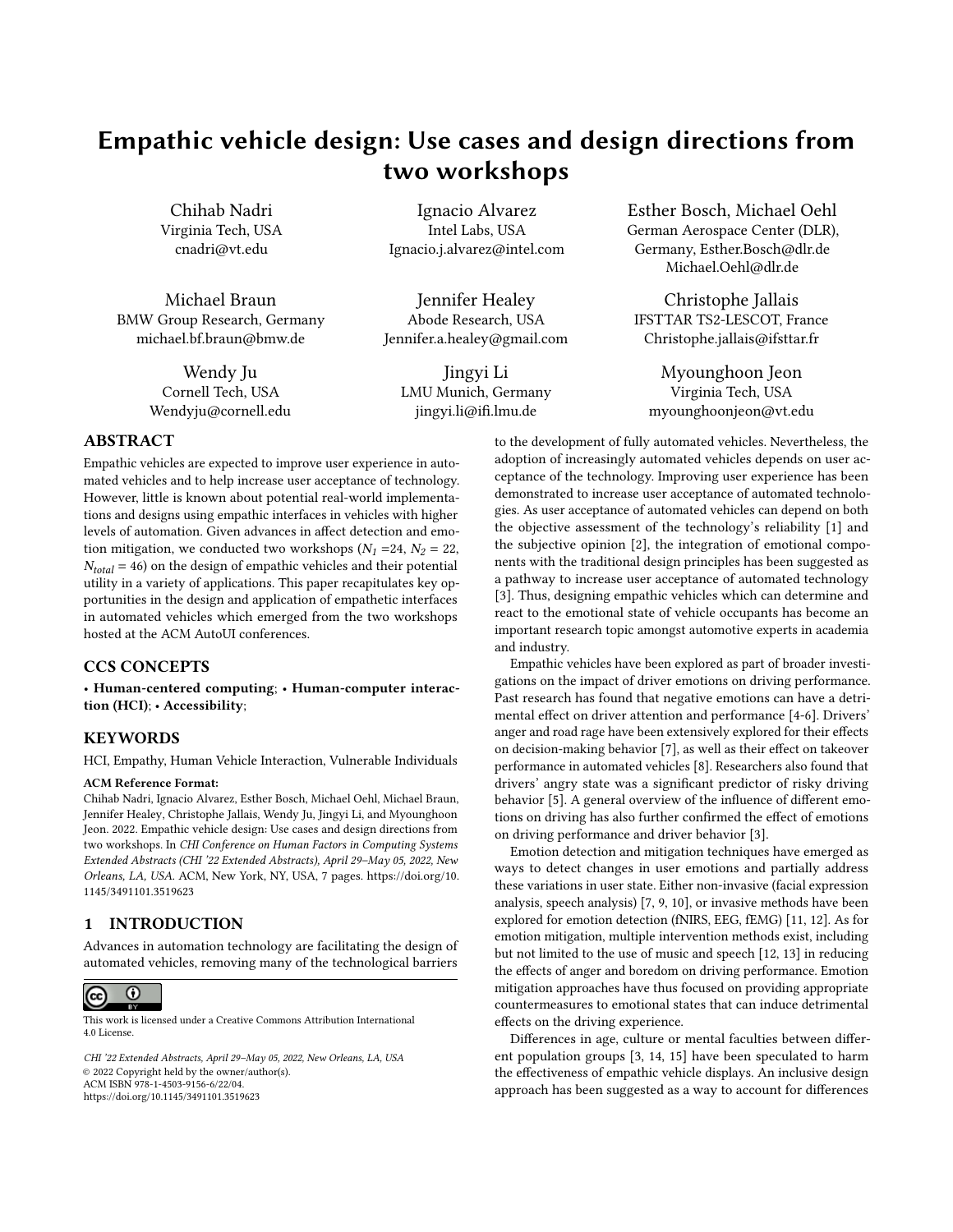in user state anxiety [\[16\]](#page-5-15), and familiarity and acceptance of automation technology [\[17\]](#page-5-16). Additionally, the increased adoption of vehicles with higher levels of automation could allow non-drivers to be the primary users of vehicles in some cases [\[18\]](#page-5-17), such as children or individuals with disabilities that bar them from manual driving. In such cases, a flexible in-vehicle system that is able to provide user-specific information to maintain trust and clarity in the driving automation performance is required to be considered a viable mobility option.

To improve the design of future in-vehicle systems, we conducted two workshops that aimed to bring together researchers and practitioners interested in empathic interfaces and automated driving as a forum for the discussion on empathic vehicles and their use cases. To achieve this, both workshops utilized group work among automotive experts interested in affective computing principles and sparked discussions with the aim to identify potential research and knowledge gaps. During the workshops, we sought to expand the common understanding of empathic vehicle displays and generate new research directions in the field.

In the first iteration of the workshop [\[19\]](#page-5-18), workshop participants discussed the importance of empathic vehicle displays and emotion detection technologies. Workshop participants also identified important emotional states and emotion detection techniques relevant to the future of automated driving. Although drivers were expected to be relegated to mere passengers, empathic vehicle displays were posited to become relevant mediums for improving user experience and driving performance. As such, different use cases were created in a rapid prototyping session. Moreover, important challenges at the time included evaluating empathic vehicle displays for vulnerable populations, a discussion point brought up at the end of the workshop.

In the second iteration of the workshop [\[20\]](#page-5-19), we sought to address the challenges identified in the previous workshop by exploring use cases from the perspective of different user groups. Two short sessions of the online workshop were conducted in separate time zones due to the COVID pandemic. Experts from different regions developed use cases through insight combinations. Results from these workshop sessions identified differences in the implementation of empathic interfaces for vulnerable target groups and provided greater insight on expert perspectives on the use of empathic interfaces.

## 2 WORKSHOPS

Experts in the automotive field were gathered and discussed empathic vehicles in two separate workshops held at the AutoUI conference. In total, 46 experts volunteered to participate in the workshops.

#### 2.1 Emotional GaRage Vol. I

Twenty-four experts participated in the first workshop held in conjunction with the AutoUI 2018 Conference [\[19\]](#page-5-18). The outline of the workshop was based on the 4mat System (Why, What, How and What if) [\[21\]](#page-5-20), with the workshop being divided into four parts.

The workshop lasted four hours and started with an introduction session that consisted of introducing workshop organizers, as well as completing a small icebreaker exercise. Each participant

Table 1: Nationality of workshop participants, workshop II

| Nationality                        | Frequency |
|------------------------------------|-----------|
| Germany                            | 5         |
| USA, India                         | 4         |
| China                              | 3         |
| France                             | 2         |
| United Kingdom, Spain, Korea, Iran |           |

was given a card that specified an emotion e.g., "Joy, Sadness, Insecurity, Embarrassment, and Anger" and a channel of expression, e.g., "Acoustic, Facial Expression, Gesture, and Drawing", and were instructed to keep its content a secret. Next, the participant went up to another attendee and expressed their emotion through the channel specified. If the other participant was able to guess the emotion, the guesser got a point.

Next, participants and workshop organizers spent 30 minutes in groups of six and did an exercise intended at recalling significant emotions experienced while driving. Each person in the group was asked to put the emotion on one post-it and the situation that inspired the emotion on a second post-it (as seen in Fig. [1\)](#page-2-0). Participants then speculated on the future of driving, in whichever level of autonomy [\[22\]](#page-5-21) they wanted to envision. Emotions that would be relevant in future driving situations were also discussed, as well as the technological advances that would enable new emotional experiences.

After two keynote sessions from workshop organizers that lasted 45 minutes in total, participants discussed common measurement methods and tools for emotion detection and emotion mitigation. These techniques were identified as countermeasures for one or two emotions previously mentioned in the prior brainstorming session. Additionally, rapid prototyping of the combined discussion points was conducted to design use cases for empathic vehicle displays.

Finally, all workshop participants discussed future research directions and application scenarios. Groups of five individuals made short videos explaining the importance of the topic and what was achieved through the workshop.

### 2.2 Emotional GaRage Vol. II

We conducted two one-hour workshop sessions with experts from different regions during the virtual conference of AutoUI 2020 [\[20\]](#page-5-19). The workshop aimed to develop use cases that can suit different user groups. The perspective of experts from different regions was sought, as cultural differences could play a part in empathic vehicle design [\[15\]](#page-5-14). As such, the two workshop sessions were designed to recruit experts from different regions and time zones, with participants providing demographic information. Experts hailed from a variety of countries (as seen in Table I), with 17 participants belonging to academia and five industry experts, for a total of 22 participants.

The workshop consisted of short discussions and an insight combination activity [\[15\]](#page-5-14). After a short introduction and presentation of the previous workshop by the organizers, workshop participants presented themselves in order (around 30 seconds per participant).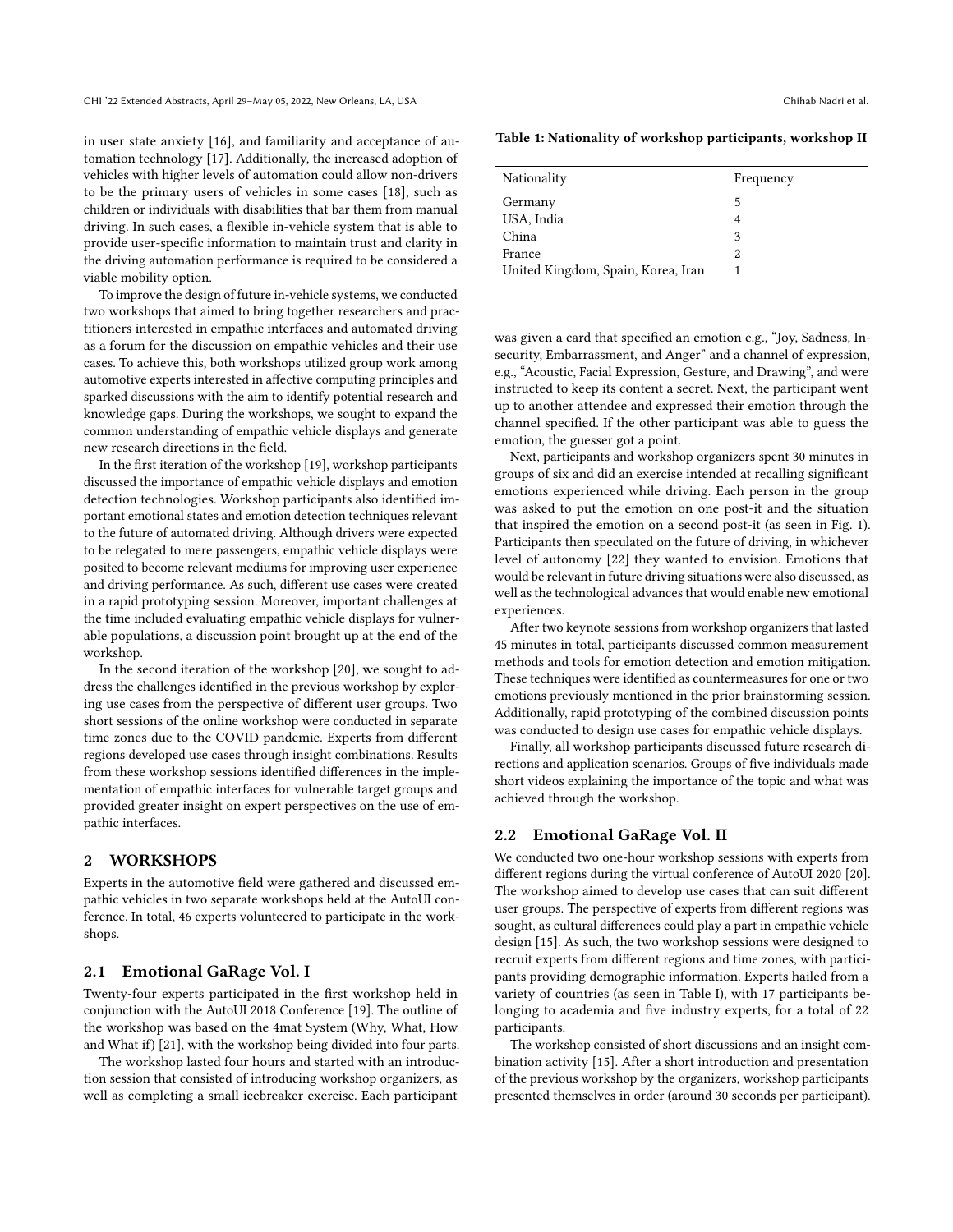Empathic vehicle design: Use cases and design directions from two workshops CHI '22 Extended Abstracts, April 29–May 05, 2022, New Orleans, LA, USA



<span id="page-2-0"></span>

Figure 1: Participants discussing emotional experiences in current and future driving experiences after presenting post-it notes.

### Table 2: Emotional states discussed during the first workshop

| Emotion                                                                            | Frequency |
|------------------------------------------------------------------------------------|-----------|
| Stress, Frustration                                                                |           |
| Joy, Peacefulness                                                                  |           |
| Fear, Trust, Relief                                                                | 2         |
| Wonder, Rage, Curiosity, Excitement, Indifference, Nostalgia, Relaxation, Surprise |           |

Participants were then grouped into three teams by workshop organizers. To structure a compact online workshop, we adopted the method of insight combination [\[15\]](#page-5-14) to quickly generate initial solution ideas and empathic vehicle use cases. Teams were separated into online breakout rooms on Zoom and generated use cases through the Miro whiteboard online tool. With this tool, participants could generate ideas for empathic vehicle interfaces, and were presented with potential in-car emotion sets on yellow cards, e.g., "road rage", and some methods of emotion detection and regulation in blue cards, e.g., "speech analysis" or "the use of music" (as seen in Fig. [2\)](#page-2-1). Both sets of yellow and blue cards were also provided earlier to participants as insight and review material before the workshop. During the workshop, each of the three teams generated use cases in multiple rounds by combining notes for user groups, in-car emotions, and detection and mitigation techniques. Then, every group recorded on green cards potential concepts and use case descriptions for the set of notes gathered (as seen in Figure [2\)](#page-2-1).

Each team presented the use case concepts they created in the insight combination activity. Then, the workshop organizers concluded the session with closing remarks. An additional survey was conducted at the end to determine interest in the subject and potential feedback for future workshops on empathic vehicle interfaces.

# 3 RESULTS

## 3.1 Emotions in automated vehicles

During both workshops, a variety of emotional states and situations were envisioned to be important for the future of driving. For the future emotional driving states and use cases developed in the first

<span id="page-2-1"></span>

Figure 2: Use case example created during the second workshop, with sticky notes describing the user group (purple), emotion (yellow), emotion detection technique (blue), and general use case description (green).

workshop, 28 emotions (including overlap) were discussed, with 12 positive emotions, 12 negative emotions, as well as four neutral emotional states. Recurring emotions included stress, frustration, joy, and peacefulness (as seen in Table II).

Experts highlighted negative emotions could emerge from driving-related situations in automated driving that included loss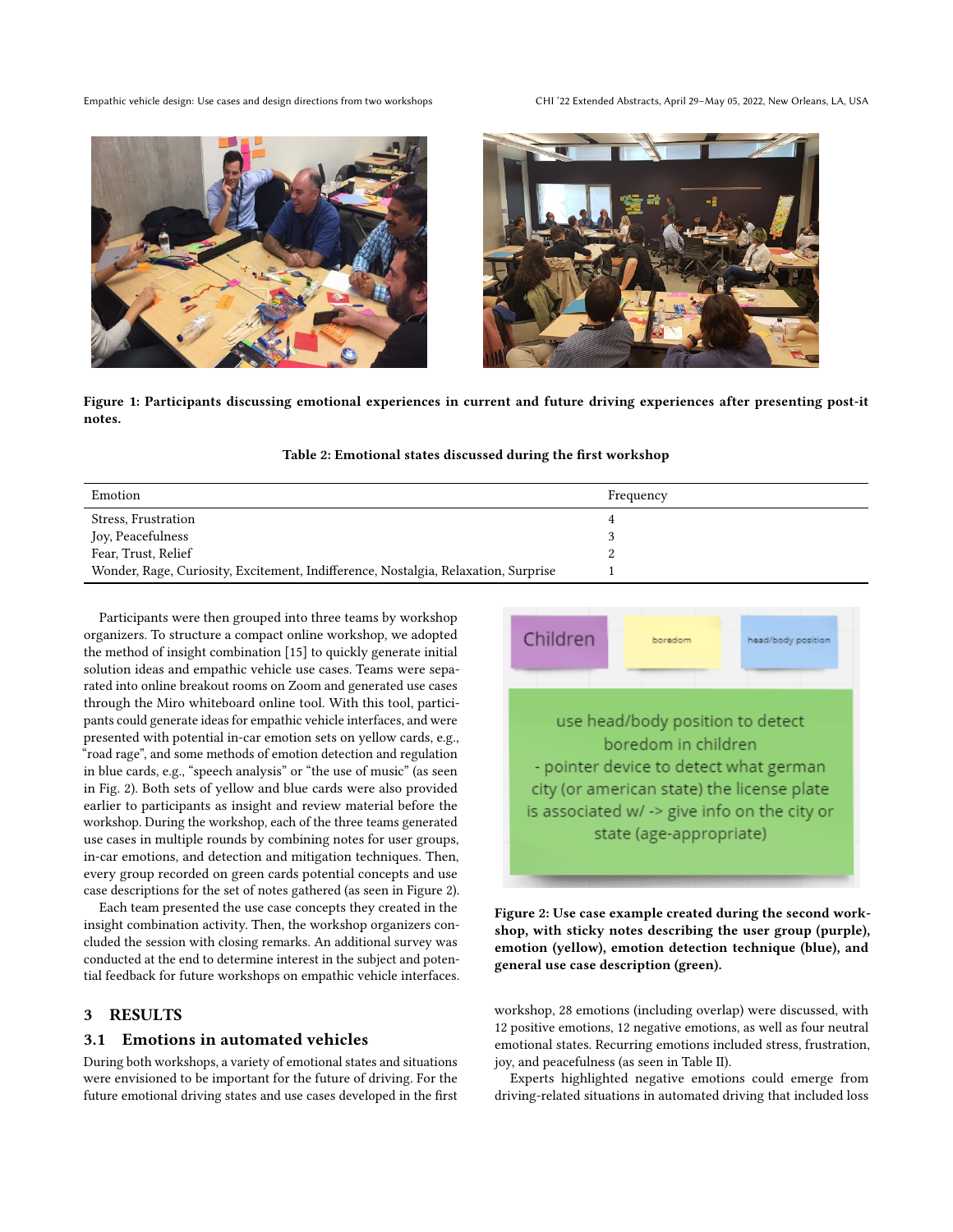#### Table 3: Emotional states discussed during the second workshop

| Emotion                                 | Frequency |
|-----------------------------------------|-----------|
| Stress                                  |           |
| Rage<br>Confusion                       |           |
|                                         |           |
| Boredom, Excitement, Fear, Joy, Sadness |           |

#### Table 4: User groups associated with use cases generated through both workshop sessions

| Workshop session                                | User groups                                                                                                                                                                                                                 |
|-------------------------------------------------|-----------------------------------------------------------------------------------------------------------------------------------------------------------------------------------------------------------------------------|
| Emotion GaRage Vol. I<br>Emotion GaRage Vol. II | General users (3), children (1)<br>Older users (4), children (3), Individuals with traumatic brain injuries (2), Individuals<br>with unspecified disabilities $(1)$ , Teenagers $(1)$ , Blind $(1)$ , and Deaf $(1)$ people |

of control, technical failure, mistrust/insecurity about the functionality of the automation, being late, and sudden take-over requests. Means to detect these emotions comprise some invasive methods (electrocardiogram, skin conductance) and less invasive measurements (facial expression and gesture recognition by camera, microphone, heart rate watch).

For the second workshop, 18 emotional states were considered by participants within the context of the use cases generated. Out of the 18 emotions, 16 emotions were negative in valence, whereas there were only two positive emotions associated with use cases created. Stress was a recurring emotion again, whereas rage was also a prominent emotional state evaluated (as seen in Table III). Excitement and joy were the only two positive emotions recorded. Feelings of confusion were associated with the operation of the automated vehicle, whereas rage and stress were associated with traffic behavior (being followed by another vehicle, traffic issues) or general user state. Similar emotion detection techniques were mentioned, with a focus on non-invasive methods (heart rate watch, camera, facial expression).

## 3.2 Use cases

Use cases developed for empathic vehicles and displays differed based on the emotion addressed, the emotion detection and mitigation techniques used, and the target user groups identified for each case. Use cases were extracted from the rapid prototyping session in the first workshop and the insight combination activity in the second workshop. Use cases could be grouped into three different target groups (as seen in Table IV): general users, age-defined groups, and vulnerable users.

3.2.1 For general users. Empathic vehicle use cases for general users focused on negative emotions felt during the driving task and represented the most common demographic group in the first edition of the workshop (with three prototypes accounting for that group of users).

In one use case, speech recognition was used to detect anger in users and adapt the speech style of the in-vehicle voice assistant to a more pleasing tone. Surrounding traffic state was used to calculate the stress level of drivers and employ the car assistant to announce a meeting delay.

One group from the second workshop identified confusion and fear as emotional states that could be associated with driving assistance system errors. They suggested the use of facial EMG, speech recognition, and cameras to compare emotional states before and after the detected error (false positive obstacle recognition) and convey to users that the error was identified and logged in to reinforce trust in the system's self-analysis ability. Finally, the use of cabin color, smell, games, and music were suggested to mitigate negative emotions in automated vehicles.

3.2.2 For different age groups. Children and seniors were the most frequently discussed age groups (with four use cases discussing each group), followed by teenagers (one use case). One group considered using speech recognition to identify anger and fights to break out between children, employing physical separators within the vehicle to interrupt conflict. One group considered helping children experiencing stress in the car, detected through a vehicle toy equipped with a heartbeat sensor, by incorporating a massage or cooling function. For automated car takeovers, using soothing sounds and music was suggested to manage overexcitement. Finally, a group suggested the use of body position to detect boredom in children, providing location information on nearby landmarks.

For teenagers, empathic in-vehicle displays were envisioned to provide audio-driven breathing exercises and explanations to mitigate road rage.

Groups that designed empathic vehicles for senior users focused on negative emotional states. Stress felt during automated driving was a prominent issue, which can be solved by virtual assistants or adapting vehicle speed and external vehicle displays when followed too closely. Confusion with the operation of the vehicle, detected with an eye-tracker, was proposed to be solved by using dynamic lights to indicate useful controls to the user. One design group also suggested changing vehicle temperature to reduce road rage.

3.2.3 For vulnerable users. Calming scents (such as ones used in Dmitrenko et al. [\[23\]](#page-5-22)), visuals, and displaying images of loved ones were suggested as ways to reduce stress and anxiety (detected by wearable devices; heart rate sensors and facial electromyogram)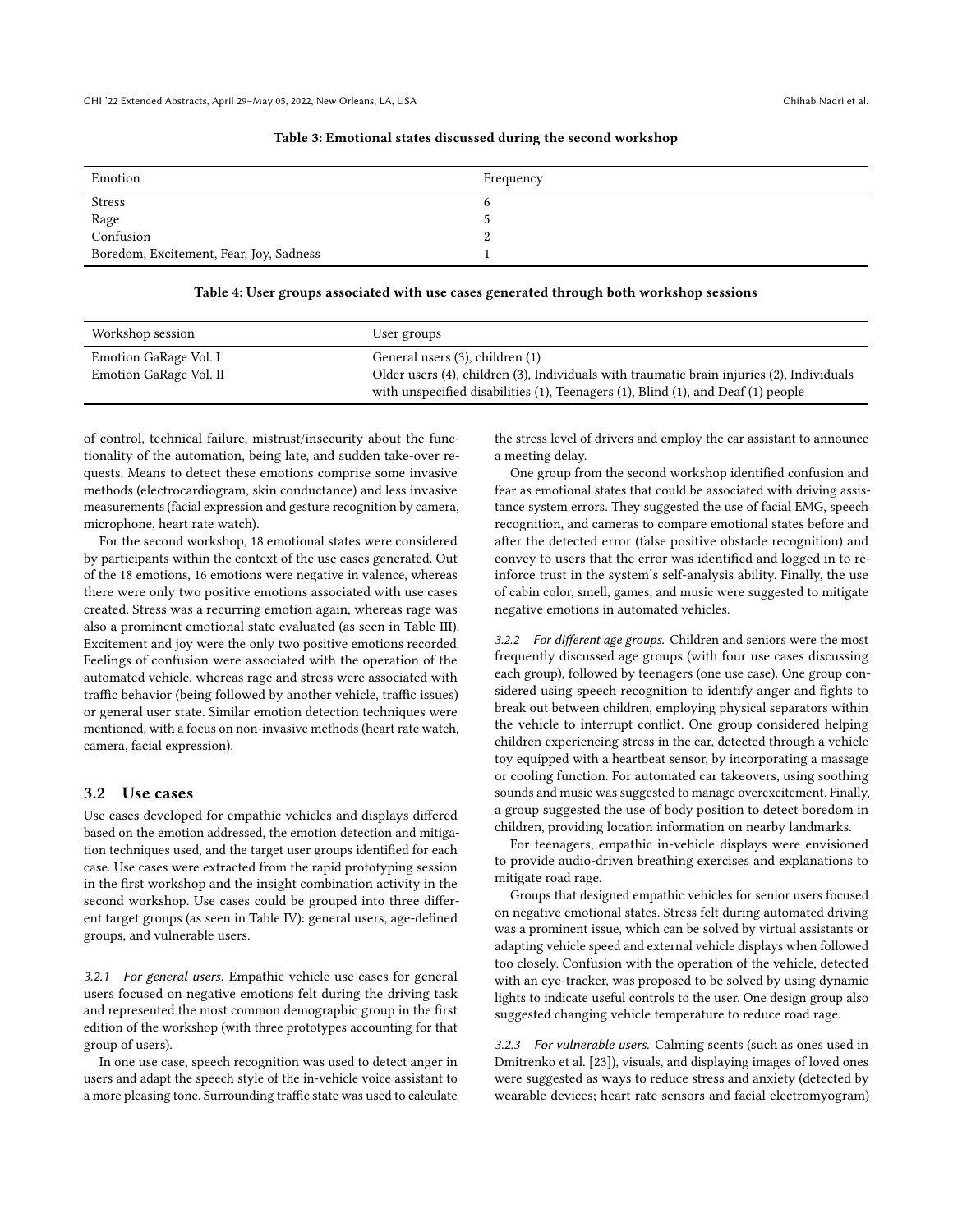for deaf users, individuals with traumatic brain injuries, and other individuals with other disabilities. Road rage, detected from user gestures identified by a camera, was mitigated for individuals with traumatic brain injuries with a medication dispenser and a dynamic robot companion who could hug the user.

## 4 DISCUSSION

We organized two workshops on the design of empathic vehicle interfaces. While differences existed in the aim, direction, and organization of the different workshop sessions, recurrent themes can be identified in terms of relevant emotional states and potential empathic interface configurations.

Workshop participants identified a wide range of emotions to be relevant to empathic vehicle displays and automated driving. These emotional states are mostly the same as the set of critical emotions identified in the manual driving context [\[24\]](#page-5-23). In general, experts considered positive emotions to be linked to increased trust in the automated driving system, and subsequently acceptance of automation. On the other hand, negative emotions were linked to system mistrust, with both results largely aligning with previous research on the effect of user emotions on trust [\[3,](#page-5-2) [13,](#page-5-12) [25-](#page-5-24)[27\]](#page-5-25).

In both workshops, experts highlighted the importance of detecting and mitigating negative emotions with empathic vehicle interfaces. While the first workshop had an even mix of positive and negative emotions mentioned, experts in the second workshop developed most use cases with the aim to address negative emotions in automated driving. This can be attributed to the effect of negative emotions on trust [\[28\]](#page-5-26), in addition to the specific effect stress and anxiety has on trust in automation and driving perception [\[4,](#page-5-3) [26\]](#page-5-27). This result further reinforces the notion that the design of empathic vehicle interfaces should prioritize the mitigation of negative emotions in driving to help facilitate user acceptance and trust of automated systems [\[1,](#page-5-0) [2,](#page-5-1) [25,](#page-5-24) [29\]](#page-5-28).

This focus was also relevant to age-defined user groups described for empathic vehicle interfaces. Use cases for older drivers were also aimed at mitigating negative emotional experiences that are expected to occur for them in driving due to increased anxiety and decreased driving skills [\[4,](#page-5-3) [14,](#page-5-13) [30\]](#page-5-29). For children, workshop participants determined that empathic interfaces should mitigate conflict situations in vehicles, with other states being related to positive and neutral emotional states, such as boredom and excitement [\[6\]](#page-5-4). These considerations can be interpreted as ways that empathic vehicles can help fulfill user requirements from a parent's perspective when allowing children in fully automated vehicles without supervision [\[18\]](#page-5-17) and, in a broader sense, mitigating worries and negative emotions from both parents and children.

While stress, fear, and confusion were emotional states shared between individuals with and without disabilities, workshop participants highlighted that mitigation and regulation would take different shape for individuals with disabilities. Mitigating confusion for blind and visually impaired individuals was envisioned to not only use an appropriate auditory modality but also provide additional feedback when compared to other users to provide as much situation awareness to the user as that attained by other

users. Employing an inclusive design approach would not only fulfill personal user requirements [\[18\]](#page-5-17) but also provide a better user experience for all users [\[31,](#page-5-30) [32\]](#page-5-31).

Emotion detection techniques explored for empathic vehicles included both non-invasive devices (such as smart-watches or camera footage analysis) and invasive equipment. Invasive equipment, such as brain imaging devices, has been successfully used in the past to determine user emotions and driving behavior [\[33,](#page-5-32) [34\]](#page-5-33). Workshop results indicate non-invasive techniques would be used more often, such as video analysis and facial emotion detection, as they have shown promise in detecting facial expressions for both adults and children [\[35\]](#page-5-34). These methods were recommended by experts to be implemented through multimodal approaches. The attending experts furthermore concluded that personalization could critically improve the successful recognition of users' emotions.

As for emotion mitigation techniques, workshop participants advocated for the use of multimodal approaches and varied techniques depending on the emotion detected and user characteristics. Multimodal displays and the use of music have been successful in past in-vehicle applications to increase safety and situation awareness [\[36,](#page-5-35) [37\]](#page-5-36). The present findings indicate their importance in empathic vehicle interfaces and aligns well with past research on the beneficial influence of music on emotions while driving [\[12\]](#page-5-11).

Participants from different regions participated in the second workshop, which was aimed at developing use cases for different target groups and identifying cultural differences. While workshop participants generated many use cases for vulnerable and other target groups, no use case was created for a specific culture. This might be explained in part by the short nature of the workshop and the small number of participants. Additionally, cultural factors are suggested to influence user priorities and values [\[15,](#page-5-14) [38\]](#page-5-37), mainly affecting user response to the different empathic vehicle use cases [\[39\]](#page-6-1). This effect would require more informed modifications to the use case implementation, which we were unable to investigate in this short workshop.

Other challenges exist in the design of empathic vehicles and implementation approaches. Privacy is a concern of users helping differentiate user perceptions of automated technologies between older and younger drivers [\[40\]](#page-6-2), as some vehicle users might negatively view these systems and only enable partial emotional display configurations. Mistrust in the driving system could also be generated from cybersecurity threats affecting the envisioned empathic connected vehicles [\[18\]](#page-5-17). Also, ride-sharing is expected to constitute a growing part of traffic [\[41\]](#page-6-3), which could alter the types and nature of emotions felt while riding an empathic vehicle.

Workshop results indicate the importance of using different mitigation strategies to transition user state and maintain it. How efficiently empathic vehicles will be able to shift users away from negative states and maintain it will be a key goal and concern in the future. Further investigation of these challenges and research questions must be conducted to expand the range of possibilities with empathic in-vehicle interfaces. Nevertheless, empathic vehicles show potential in significantly aiding the acceptance of automated vehicle technology and improving safety.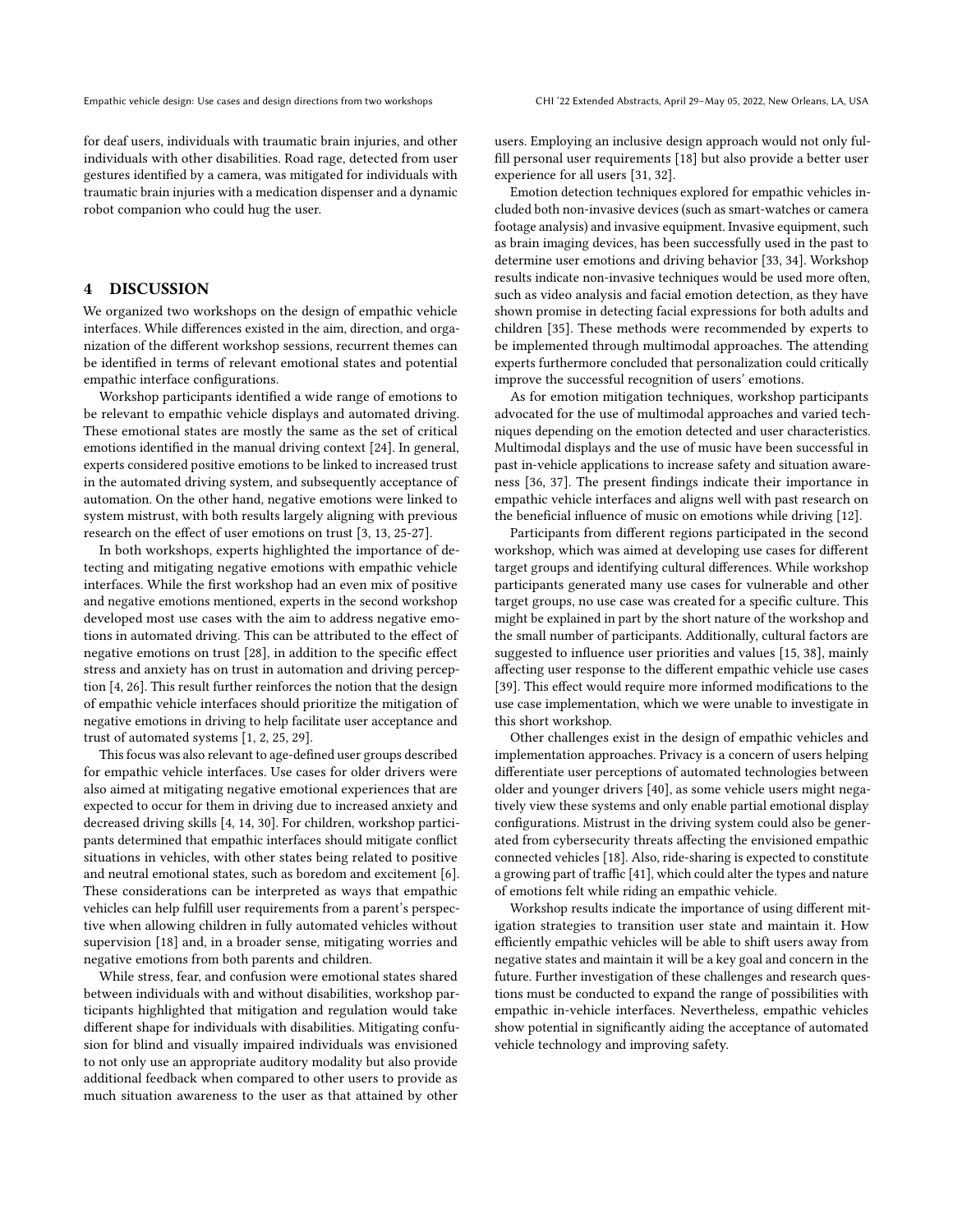CHI '22 Extended Abstracts, April 29-May 05, 2022, New Orleans, LA, USA Chihab Nadri et al.

### 5 CONCLUSION

Through conducting two workshops on empathic vehicle design and use case ideation with automotive experts, we were able to determine several key areas for the design of these vehicles. Results suggest emotion mitigation techniques should be adapted to the unique characteristics of unrepresented user groups such as vulnerable drivers, drivers from different cultural backgrounds, and other drivers as identified in the workshops. Additionally, experts highlighted the initial focus of empathic interfaces on mitigating negative emotional states to improve user acceptance of automated vehicle technologies. In this paper we provided expert-supported empathic interface use cases that were to be implemented and evaluated would advance the user acceptance of vehicle automation. We encourage the CHI affective computing community to use the learnings and discussions presented in this paper as a foundation for the advance of empathic automotive user interfaces because the importance of emphatic vehicle design is rapidly increasing and represents a major research direction in automated technology.

#### REFERENCES

- <span id="page-5-0"></span>[1] Gold, C., Körber, M., Hohenberger, C., Lechner, D., & Bengler, K. (2015). Trust in automation–Before and after the experience of take-over scenarios in a highly automated vehicle. Procedia Manufacturing, 3, 3025-3032.
- <span id="page-5-1"></span>[2] Feldhütter, A., Gold, C., Hüger, A., & Bengler, K. (2016). Trust in automation as a matter of media influence and experience of automated vehicles. Proceedings of the Human Factors and Ergonomics Society, 0, 2017-2021. doi:10.1177/1541931213601460
- <span id="page-5-2"></span>[3] Jeon, M. (2015). Towards affect-integrated driving behaviour research. Theoretical Issues in Ergonomics Science, 16(6), 553-585. doi:10.1080/1463922X.2015.1067934
- <span id="page-5-3"></span>[4] Taylor, J. E., Connolly, M. J., Brookland, R., & Samaranayaka, A. (2018). Understanding driving anxiety in older adults. Maturitas, 118(September), 51-55. doi:10.1016/j.maturitas.2018.10.008
- <span id="page-5-7"></span>[5] Dahlen, E. R., Martin, R. C., Ragan, K., & Kuhlman, M. M. (2005). Driving anger, sensation seeking, impulsiveness, and boredom proneness in the prediction of unsafe driving. Accident Analysis and Prevention, 37(2), 341-348. doi:10.1016/j.aap.2004.10.006
- <span id="page-5-4"></span>[6] Jeon, M., Walker, B. N., & Yim, J. B. (2014). Effects of specific emotions on subjective judgment, driving performance, and perceived workload. Transportation Research Part F: Traffic Psychology and Behaviour, 24, 197-209. doi:10.1016/j.trf.2014.04.003
- <span id="page-5-5"></span>[7] Underwood, G., Chapman, P., Wright, S., & Crundall, D. (1999). Anger while driving. Transportation Research Part F: Traffic Psychology and Behaviour, 2(1), 55-68. doi:10.1016/S1369-8478(99)00006-6
- <span id="page-5-6"></span>[8] Sanghavi, H. (2020). Exploring the Influence of anger on takeover performance in semi-automated vehicles.
- <span id="page-5-8"></span>[9] Jones, C., & Jonsson, I. M. (2008). Using paralinguistic cues in speech to recognise emotions in older car drivers. Lecture Notes in Computer Science (including subseries Lecture Notes in Artificial Intelligence and Lecture Notes in Bioinformatics), 4868 LNCS, 229-240. doi:10.1007/978-3-540-85099-1\_20
- <span id="page-5-9"></span>[10] Ihme, K., Dömeland, C., Freese, M., & Jipp, M. (2018). Frustration in the face of the driver: a simulator study on facial muscle activity during frustrated driving. Interaction Studies, 19(3), 487-498.
- <span id="page-5-10"></span>[11] Ngamsomphornpong, K., & Punsawad, Y. (2019). Development of Hybrid EEGfEMG-based Stress Levels Classification and Biofeedback Training System. ACM International Conference Proceeding Series, 25-28. doi:10.1145/3332340.3332349
- <span id="page-5-11"></span>[12] Fakhrhosseini, S. M., Landry, S., Tan, Y. Y., Bhattarai, S., & Jeon, M. (2014). If you're angry, turn the music on: Music can mitigate anger effects on driving performance. AutomotiveUI 2014 - 6th International Conference on Automotive User Interfaces and Interactive Vehicular Applications, in Cooperation with ACM SIGCHI - Proceedings(September). doi:10.1145/2667317.2667410
- <span id="page-5-12"></span>[13] Lee, S. C., Ko, S., Sanghavi, H., & Jeon, M. (2019). Autonomous driving with an agent: Speech style and embodiment. Adjunct Proceedings - 11th International ACM Conference on Automotive User Interfaces and Interactive Vehicular Applications, AutomotiveUI 2019(September), 209-214. doi:10.1145/3349263.3351515
- <span id="page-5-13"></span>[14] Dellinger, A. M., Sehgal, M., & Sleet, D. A. (2001). Driving Cessation : What Older Former Drivers Tell Us. 431-435.
- <span id="page-5-14"></span>[15] Li, J., Butz, A., Braun, M., & Alt, F. (2019). Designing emotion-aware in-car interactions for unlike markets. Adjunct Proceedings - 11th International ACM Conference on Automotive User Interfaces and Interactive Vehicular Applications, AutomotiveUI 2019, 352-357. doi:10.1145/3349263.3351324
- <span id="page-5-15"></span>[16] Taylor, J. E., Alpass, F., Stephens, C., & Towers, A. (2011). Driving anxiety and fear in young older adults in New Zealand. Age and ageing, 40(1), 62-66.
- <span id="page-5-16"></span>[17] Li, S., Blythe, P., Guo, W., & Namdeo, A. (2019). Investigation of older drivers ' requirements of the human- machine interaction in highly automated vehicles. Transportation Research Part F: Psychology and Behaviour, 62, 546-563. doi:10.1016/j.trf.2019.02.009
- <span id="page-5-17"></span>[18] Lee, S. C., Nadri, C., Sanghavi, H., & Jeon, M. (2020). Exploring User Needs and Design Requirements in Fully Automated Vehicles. Paper presented at the Extended Abstracts of the 2020 CHI Conference on Human Factors in Computing Systems.
- <span id="page-5-18"></span>[19] Bosch, E., Oehl, M., Jeon, M., Alvarez, I., Healey, J., Ju, W., & Jallais, C. (2018). Emotional GaRage: A workshop on in-car emotion recognition and regulation. Adjunct Proceedings - 10th International ACM Conference on Automotive User Interfaces and Interactive Vehicular Applications, AutomotiveUI 2018, 44-49. doi:10.1145/3239092.3239098
- <span id="page-5-19"></span>[20] Nadri, C., Bosch, E., Oehl, M., Alvarez, I., Braun, M., & Jeon, M. (2020). Emotion GaRage Vol . II. II, 106-108.
- <span id="page-5-20"></span>[21] Huitt, W. (2009). Individual differences: The 4MAT system. Educational Psychology Interactive.
- <span id="page-5-21"></span>[22] SAE-International. (2014). Taxonomy and Definitions for Terms Related to On-Road Motor Vehicle Automated Driving Systems (J3016 Ground Vehicle Standard).
- <span id="page-5-22"></span>[23] Dmitrenko, D., Maggioni, E., Brianza, G., Holthausen, B. E., Walker, B. N., & Obrist, M. (2020). Caroma therapy: pleasant scents promote safer driving, better mood, and improved well-being in angry drivers. Paper presented at the Proceedings of the 2020 chi conference on human factors in computing systems.
- <span id="page-5-23"></span>[24] Jeon, M., & Walker, B. N. (2011). What to detect? Analyzing factor structures of affect in driving contexts for an emotion detection and regulation system. Paper presented at the Proceedings of the Human Factors and Ergonomics Society Annual Meeting.
- <span id="page-5-24"></span>[25] Dunn, J. R., & Schweitzer, M. E. (2005). Feeling and believing: the influence of emotion on trust. Journal of personality and social psychology, 88(5), 736.
- <span id="page-5-27"></span>[26] Kraus, J., Scholz, D., Messner, E. M., Messner, M., & Baumann, M. (2020). Scared to Trust? – Predicting Trust in Highly Automated Driving by Depressiveness, Negative Self-Evaluations and State Anxiety. Frontiers in Psychology, 10(January), 1-15. doi:10.3389/fpsyg.2019.02917
- <span id="page-5-25"></span>[27] Yokoi, R., & Nakayachi, K. (2020). Trust in autonomous cars: exploring the role of shared moral values, reasoning, and emotion in safety-critical decisions. Human Factors, 0018720820933041.
- <span id="page-5-26"></span>[28] Braun, M., Pfleging, B., & Alt, F. (2018). A survey to understand emotional situations on the road and what they mean for affective automotive UIs. Multimodal Technologies and Interaction, 2(4). doi:10.3390/mti2040075
- <span id="page-5-28"></span>[29] Du, N., Haspiel, J., Zhang, Q., Tilbury, D., Pradhan, A. K., Yang, X. J., & Robert, L. P. (2019). Look who's talking now: Implications of AV's explanations on driver's trust, AV preference, anxiety and mental workload. Transportation Research Part C: Emerging Technologies, 104(September 2018), 428-442. doi:10.1016/j.trc.2019.05.025
- <span id="page-5-29"></span>[30] Liddle, J. (2014). Is planning for driving cessation critical for the wellbeing and lifestyle of older drivers? SSRN Electronic Journal, 5(564), 1-19. doi:10.4324/9781315853178
- <span id="page-5-30"></span>[31] Clarkson, P. J., Coleman, R., Keates, S., & Lebbon, C. (2013). Inclusive design: Design for the whole population: Springer Science & Business Media.
- <span id="page-5-31"></span>[32] Metatla, O., Oldfield, A., Ahmed, T., Vafeas, A., & Miglani, S. (2019). Voice user interfaces in schools: Co-designing for Inclusion with Visually-Impaired and Sighted Pupils. Conference on Human Factors in Computing Systems - Proceedings, 1-15. doi:10.1145/3290605.3300608
- <span id="page-5-32"></span>[33] Fakhrhosseini, M., Jeon, M., & Bose, R. (2015). Estimation of drivers' emotional states based on neuroergonmic equipment: An exploratory study using fNIRS. Adjunct Proceedings of the 7th International Conference on Automotive User Interfaces and Interactive VehicularApplications, AutomotiveUI 2015(January), 38-43. doi:10.1145/2809730.2809751
- <span id="page-5-33"></span>[34] Foy, H. J., Runham, P., & Chapman, P. (2016). Prefrontal cortex activation and young driver behaviour: A fNIRS study. PLoS ONE, 11(5), 1-18. doi:10.1371/journal.pone.0156512
- <span id="page-5-34"></span>[35] Zheng, Z., Li, X., Barnes, J., Park, C.-H., & Jeon, M. (2019). Facial expression recognition for children: Can existing methods tuned for adults be adopted for children? Paper presented at the International Conference on Human-Computer Interaction.
- <span id="page-5-35"></span>[36] Baldwin, C. L., Eisert, J. L., Garcia, A., Lewis, B., Pratt, S. M., & Gonzalez, C. (2012). Multimodal urgency coding: Auditory, visual, and tactile parameters and their impact on perceived urgency. Work, 41(SUPPL.1), 3586-3591. doi:10.3233/WOR-2012-0669-3586
- <span id="page-5-36"></span>[37] Bazilinskyy, P., Petermeijer, S. M., Petrovych, V., Dodou, D., & de Winter, J. C. F. (2018). Take-over requests in highly automated driving: A crowdsourcing survey on auditory, vibrotactile, and visual displays. Transportation Research Part F: Traffic Psychology and Behaviour, 56, 82-98. doi:10.1016/j.trf.2018.04.001
- <span id="page-5-37"></span>[38] Lee, S. C., Stojmenova, K., Sodnik, J., Schroeter, R., Shin, J., & Jeon, M. (2019). Localization vs. internationalization: research and practice on autonomous vehicles